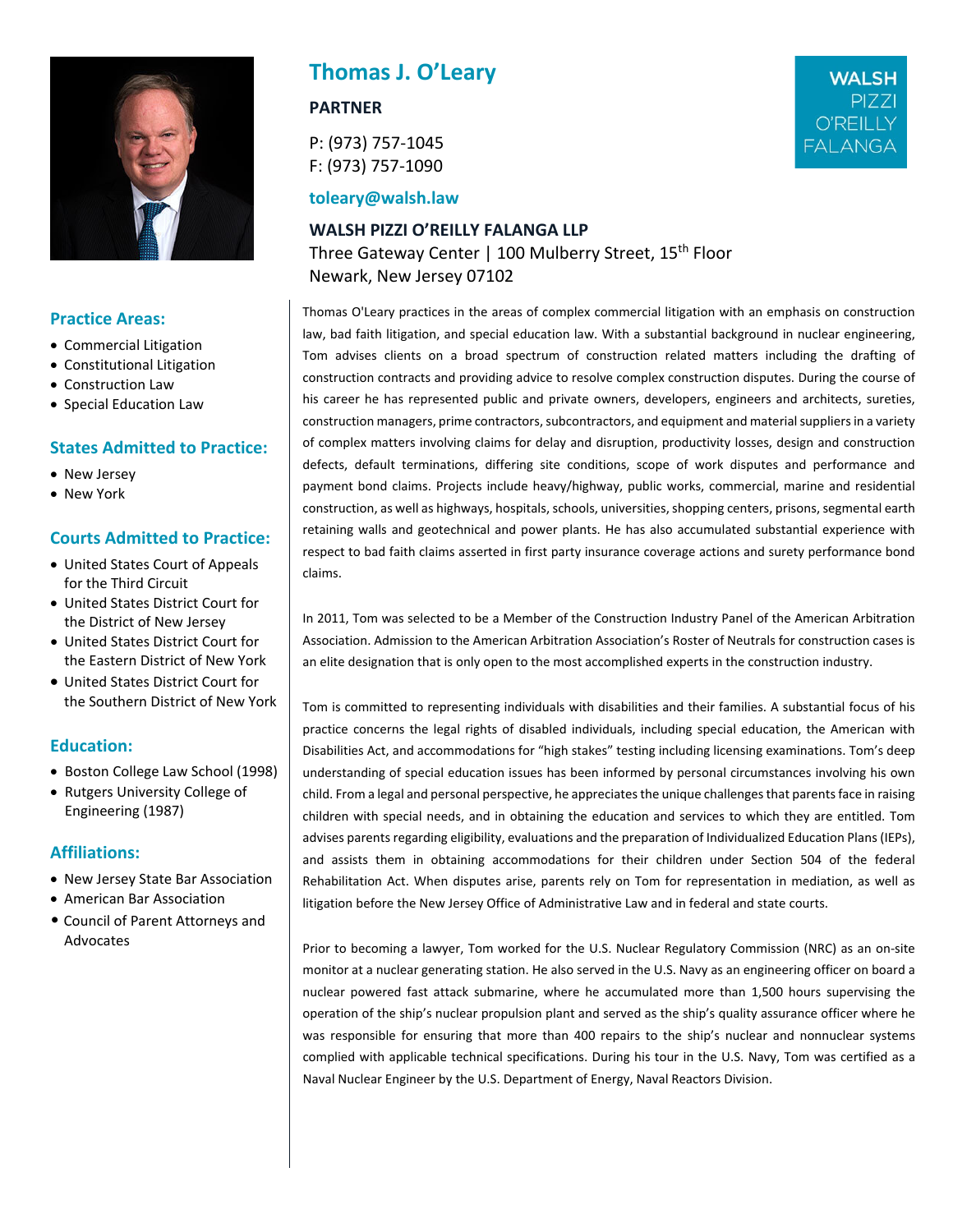## **Representative Experience**

- Represented Fortune 500 company in arbitration to resolve claims in excess of \$1.5 million filed in connection with construction of new corporate headquarters.
- Represented project owner in resolving construction lien claims in excess of \$2.5 million filed in connection with the demolition of a retired power plant.
- Represented project owner and prime contractor in connection with differing site conditions claim asserted by a second-tier subcontractor on a horizontal directional drilling project; obtained a judgment requiring first tier subcontractor to indemnify prime contractor for attorneys' fees incurred in defending against second tier subcontractor's claim.
- Represented supplier of windows in lawsuit seeking \$5 million in damages alleging manufacturing and installation defects in connection with windows on high rise apartment building.
- Represented paving contractor in connection with a performance bond claim for alleged defective work asserted by a municipality.
- Represented developer of 760,000 sq. ft. retail shopping center in multiple lawsuits and an arbitration in connection with \$8.5 million claim against site work contractor arising out of defective design and construction of segmental retaining walls, subterranean reinforced concrete pipe, and multiple pavement failures of four lane highway and the defense of site contractor's \$17.5 million claim for damages for delay, productivity losses and unanticipated subsurface conditions. Successfully defended surety from bad faith claims asserted by contractor against developer's surety.
- Appellate counsel to a municipality that had been sued by a religious group that filed a development application to construct a mosque and Township subsequently changed zoning ordinance requiring applicant to apply for a conditional use variance.
- Represented electrical subcontractor in connection with \$13 million delay and productivity loss claim arising out of the construction of a psychiatric hospital.
- Represented design build contractor in connection with State's claim for \$23 million in damages due to alleged defective construction of high temperature hot water heating system for prison.
- Represented electrical prime contractor against board of education in connection with \$700,000 claim for constructive acceleration and delay damages incurred during renovations to five public schools.
- Represented contractor in connection with \$10 million in claims arising out of disputes concerning scope of work during the construction of a coal fired power plant in China.
- Represented Horizontal Directional Drilling Subcontractor in connection with \$5 million claim arising out of the construction of underground pipeline beneath Long Island Sound.
- Represented mechanical contractor in connection with \$1.7 million claim for loss of productivity and delay damagesincurred during renovations to high school.
- Represented general contractor in defense of subcontractor's claim for damages in excess of \$1.5 million arising out of its termination from project involving renovations to security building at Lincoln Tunnel.
- Represented material supplier against developer of town homes in connection with its \$180,000 claim for materials supplied to project and the defense of material supplier in connection with developer's \$1 million claim for defective materials and delay damages.
- Represented general contractor in defense of paving subcontractor's claim for delay and loss of productivity damages in excess of \$1 million.

### **Decisions**

- K.E. v. Northern Highlands Regional High School Board of Educ., \_\_ Fed. Appx. \_\_, 2020 WL 7388081 (3d Cir. Dec. 16, 2020)
- C.P., et al. v. New Jersey Department of Educ., et al., 2020 WL 2611572 (D.N.J. May 22, 2020)
- State v. Perini Corp., 221 N.J. 412 (2015)
- Basil v. Wolf, 193 N.J. 38 (2007)